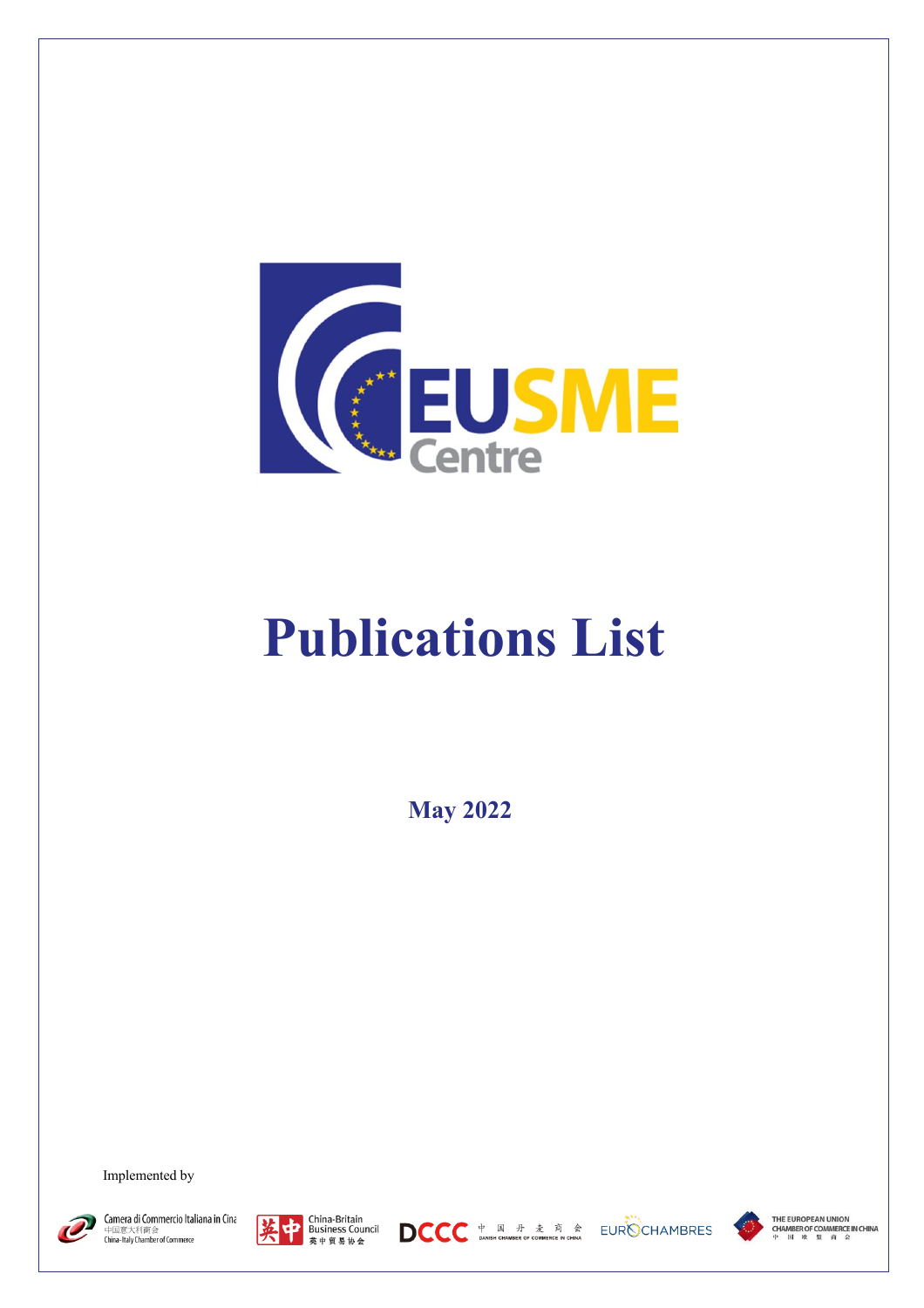| <b>Starter Kit</b><br>A step-by-step introduction to the Chinese business environment                           | <b>Date</b> |
|-----------------------------------------------------------------------------------------------------------------|-------------|
| Are you ready for China? Self-Diagnosis Tool (Online Quiz)                                                      | 03-2021     |
| Are you Ready for China? Report 1: Is China on your Radar? (Update 2020)                                        | 04-2020     |
| Are you Ready for China? Report 2: Ways to Enter the Chinese Market (Update - 2020)                             | 04-2020     |
| Are you Ready for China? Report 3: Exporting Goods, Services and Technology to the Chinese Market (Update 2020) | 04-2020     |
| Are you Ready for China? Report 4: Knowing your Partners in China (Update 2018)                                 | 05-2018     |
| <b>Sector Reports</b><br>Provide information on the market opportunity in a particular sector                   | <b>Date</b> |
| <b>Sector</b>                                                                                                   |             |
| The Private Label Food Products Market in China                                                                 | 01-2022     |
| The Market for Pet Food, Supplies, and Services in China                                                        | 11-2021     |
| The Automotive and New Energy Vehicle Market in China (2021 Update)                                             | 10-2021     |
| China-Europe Game Industry Development Report                                                                   | 09-2021     |
| The Healthcare Market in China (2021 Update)                                                                    | 07-2021     |
| The E-commerce Ecosystem in China: A Checklist for European SMEs (2021 update)                                  | 07-2021     |
| The Healthcare Market in China (2021 Update)                                                                    | 07-2021     |
| The E-Commerce Ecosystem in China: A Checklist for European SMEs (2021 Update)                                  | 06-2021     |
| The Electric Vehicle Market in China                                                                            | 08-2019     |
| The Automotive Market in China                                                                                  | 05-2019     |
| The Outbound Tourism Market in China                                                                            | 01-2019     |
| The Machinery Sector in China                                                                                   | 01-2018     |
| The Textiles and Apparel Market in China                                                                        | 07-2017     |
| The Green Tech Market in China                                                                                  | 06-2017     |
| The Cosmetics Market in China                                                                                   | 01-2017     |
| Tourism Market in China (Update - 2015)                                                                         | 09-2015     |
| The ICT Market in China (Update - 2015)                                                                         | 07-2015     |
| The Food and Beverage Market in China (2015 update)                                                             | 07-2015     |
| The Construction Sector in China (Update - 2015)                                                                | 07-2015     |
| The Automotive Sector in China (Update - 2015)                                                                  | 06-2015     |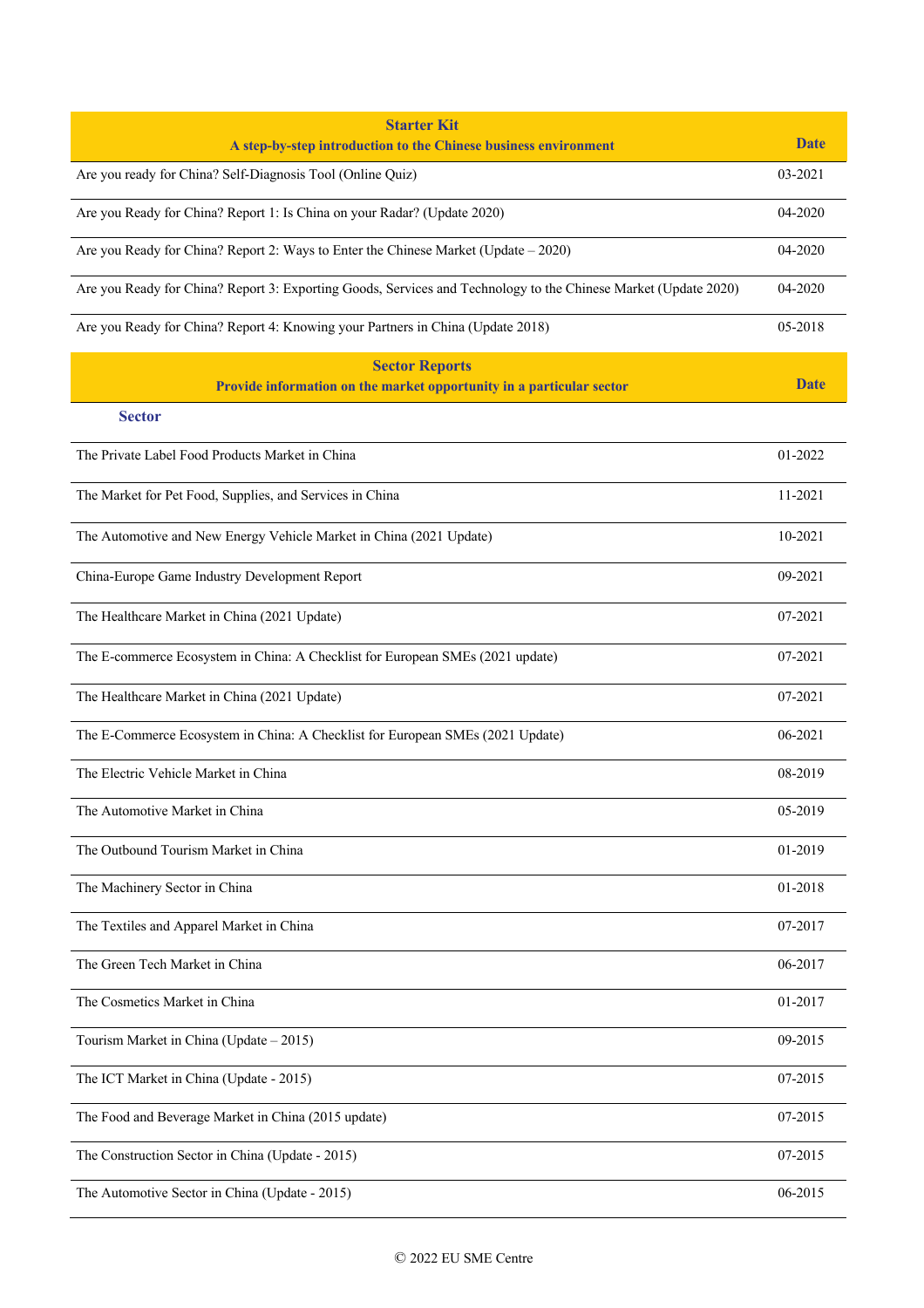| Culture and Creative Industries in China                                                    | 07-2014 |
|---------------------------------------------------------------------------------------------|---------|
| The Green Building Component Sector in China                                                | 07-2014 |
| The Water Sector in China                                                                   | 12-2013 |
| <b>Subsector</b>                                                                            |         |
| Exporting Pork Products to China                                                            | 03-2022 |
| Supply Chain in China: Challenges and Good Practices for SMEs within Industrial Products    | 02-2022 |
| Opportunities and Challenges for European SMEs in China's Industrial Robot Sector           | 11-2021 |
| Incentives, Subsidies and Funding for Tech SMEs in China                                    | 10-2021 |
| Artificial Intelligence in China and How European SMEs can Benefit                          | 08-2021 |
| The Imported Seafood Market in China                                                        | 04-2020 |
| Artificial Intelligence in China and how European small and medium enterprises can benefit  | 08-2020 |
| The Imported Fruit Market in China                                                          | 07-2019 |
| The Football Industry in China                                                              | 03-2019 |
| The Market for Winter Sports in China                                                       | 01-2019 |
| The Snacks Market in China                                                                  | 01-2019 |
| The Online Education Market in China                                                        | 11-2018 |
| The Medical Devices Market in China (Update - 2017)                                         | 09-2017 |
| The Alcoholic Drinks Market in China: Market analysis, retail channels and entry strategies | 02-2017 |
| The Dairy Market in China: Business opportunities / challenges                              | 01-2017 |
| The Green Building Sector in China                                                          | 10-2013 |
| <b>Cross-sector</b>                                                                         |         |
| Inter-Chamber Small and Medium-sized Enterprise Working Group (2021/2022)                   | 09-2021 |
| SME Policy Environment Report (2021 Update)                                                 | 08-2021 |
| Observations and Recommendations on Digitalisation and Circular Economy in the Water Sector | 06-2021 |
| Smart Cities in China                                                                       | 01-2016 |
| Chinese Outward Foreign Direct Investment in the EU                                         | 07-2014 |
| Comparing Chinese Cities on a Sectorial Level                                               | 07-2014 |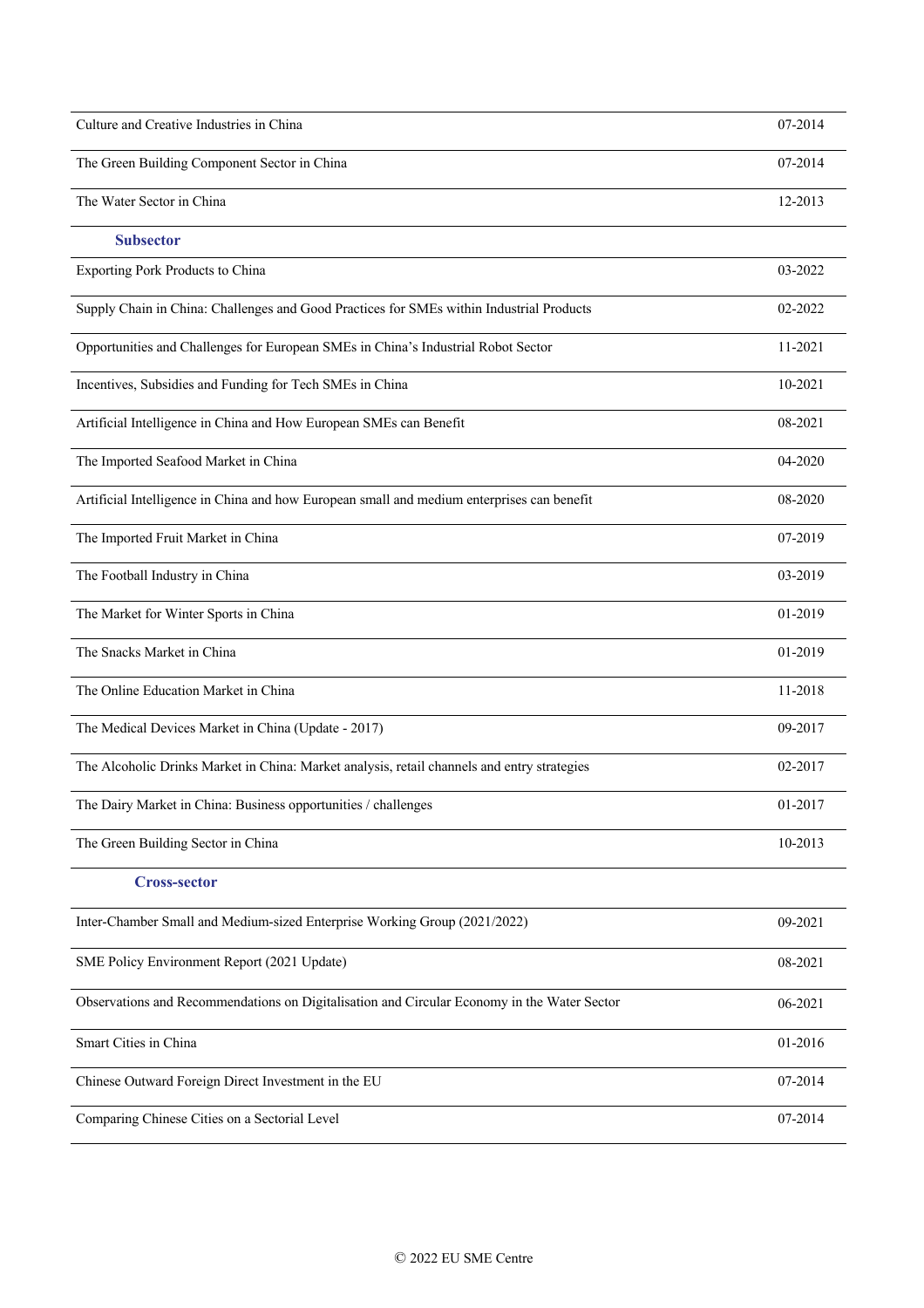| <b>Guidelines</b><br><b>Technical information on the modes of doing business in China</b>        | <b>Date</b> |
|--------------------------------------------------------------------------------------------------|-------------|
| <b>Exporting: General</b>                                                                        |             |
| Guide to Trade Fairs in China (2020 Update)                                                      | 10-2020     |
| Health Food Regulations in China                                                                 | 04-2020     |
| China Industrial Wastewater Policy Overview and Opportunities for EU SMEs in Qingdao and Chengdu | 02-2020     |
| Exporting Cosmetics to China (Regulations update 2019)                                           | 11-2019     |
| An Overview of the Belt and Road Initiative                                                      | 11-2019     |
| Who is Who: Navigating Chinese Administration Systems for Exporting Good to China (2019 Update)  | 10-2019     |
| Guideline on Cross-border E-Commerce (2019 Update)                                               | 07-2019     |
| How to Apply for a Working and Business Visa in China                                            | 11-2018     |
| Processing Trade in China (2018 Update)                                                          | 06-2018     |
| The Belt and Road Initiatives: Opportunities and Challenges for EU SMEs                          | 04-2018     |
| Made in China 2025: Market Opportunities for EU SMEs                                             | 04-2018     |
| How to Set Up a Cross-Border E-Commerce Shop in WeChat                                           | 01-2018     |
| E-Commerce in China                                                                              | 10-2017     |
| How to start exporting wine to China                                                             | 07-2017     |
| Understanding Non-Resident Enterprises Taxation in China (Update - 2017)                         | 04-2017     |
| Drafting Sales Contracts When Exporting to China (Update - 2016)                                 | 07-2016     |
| China Compulsory Certification (CCC) (Update - 2014)                                             | 07-2014     |
| China Logistics and Distribution Guide                                                           | 07-2014     |
| Market Access to China - How to Find an Agent                                                    | 07-2014     |
| Product Safety and Conformity Assessment for Consumer Products                                   | 07-2014     |
| Payment Options and Foreign Exchange Control in China                                            | 04-2014     |
| Packaging in China                                                                               | 02-2013     |
| Export of Goods to China                                                                         | 09-2012     |
| <b>Understanding China's Procurement Processes</b>                                               | 09-2012     |
| Overview of Voluntary Labelling in China                                                         | 11-2011     |
| Product Liability in China                                                                       | 11-2011     |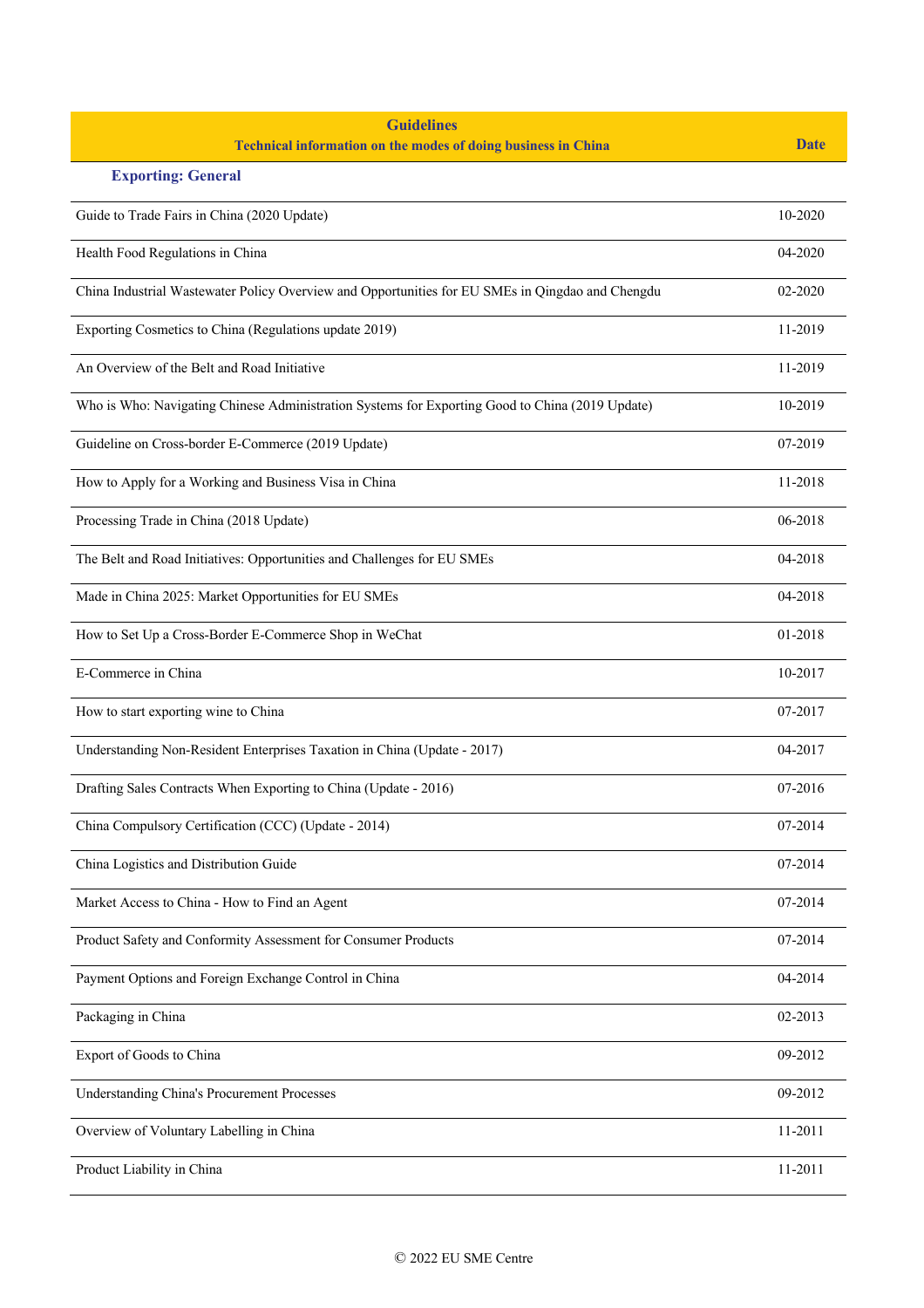| Network Access Licence                                                                | 05-2011 |
|---------------------------------------------------------------------------------------|---------|
| <b>Exporting: Products and Services</b>                                               |         |
| Exporting Cosmetics to China (Regulation Update 2022)                                 | 02-2022 |
| The Beer Market in China                                                              | 06-2018 |
| Food & Beverages Technical Requirements and Labelling (Update - 2017)                 | 11-2017 |
| The Imported Wine Market in China (2018 Update)                                       | 04-2018 |
| Exporting Seafood to China: Market Trends, Regulations and the Procedure              | 04-2017 |
| Exporting Alcoholic Drinks to China: Step-by-Step Guide to the Procedure              | 03-2017 |
| Exporting Dairy Products to China (Update – 2016)                                     | 08-2016 |
| Exporting Meat Products to China (Update - 2015)                                      | 06-2015 |
| CCC Requirements for Vehicle, Motorcycle Parts & Components in China (Update - 2014)  | 07-2014 |
| Importing Pharmaceutical Products to China                                            | 07-2014 |
| Medical Device Registration (Update - 2014)                                           | 07-2014 |
| Food Additives in China                                                               | 02-2013 |
| Introduction to Chinese Textiles & Apparel Standards                                  | 09-2011 |
| <b>Investing: Setting Up and Exiting</b>                                              |         |
| How to establish a Foreign Invested Enterprise in China (Update $-2019$ )             | 07-2019 |
| Establishment of a Foreign Invested Enterprise in China (Update - 2017)               | 07-2017 |
| Using the Third Jurisdictions when Investing in or Exporting to Mainland China        | 07-2014 |
| Foreign Investment Financing in China                                                 | 06-2014 |
| <b>Business Exit</b>                                                                  | 09-2013 |
| Due diligence for Joint Ventures, Mergers and Acquisitions in China                   | 07-2013 |
| Establishment and Operation of a Representative Office in China                       | 09-2011 |
| <b>Investing: Operating</b>                                                           |         |
| Chinese Labor Laws                                                                    | 01-2019 |
| Understanding China's Turnover Tax System (Update - 2016)                             | 07-2016 |
| Preparing an Employee Handbook in China (Update - 2016)                               | 07-2016 |
| Understanding Company Administrative and Reporting Rules in China                     | 07-2016 |
| Repatriation and Reinvestment of the Assets of a Foreign Invested Enterprise in China | 08-2015 |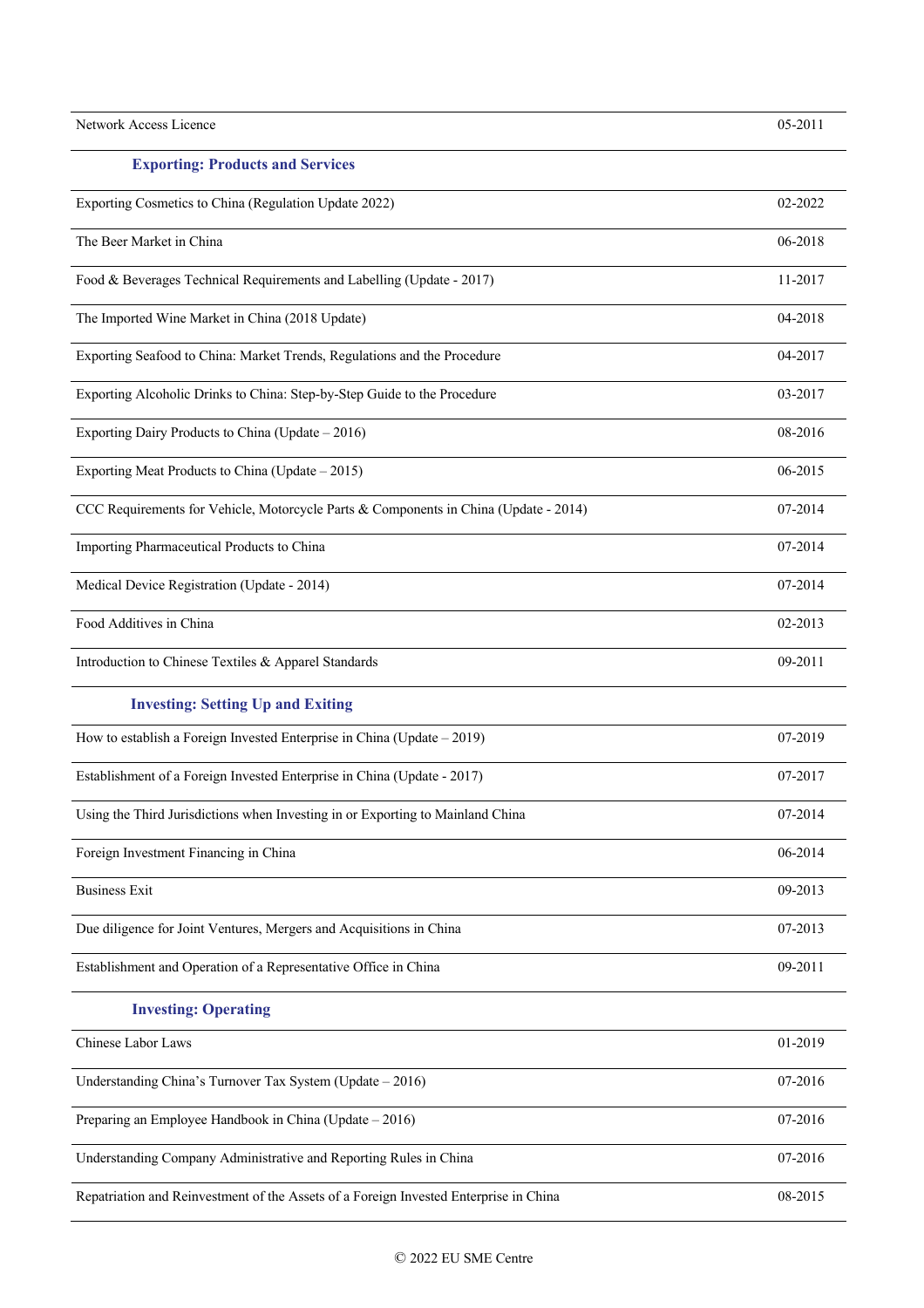| Visa and Residence Permit Application in China (Update - 2015)                | 01-2015 |
|-------------------------------------------------------------------------------|---------|
| Developing a Truly Global Leadership Team                                     | 07-2014 |
| Corporate Social Responsibility for EU SMEs in China                          | 03-2014 |
| Negotiating and Dealing with Chinese Business Partners                        | 11-2013 |
| Individual Income Tax in China (Update - 2020)                                | 08-2012 |
| Dispute Settlement with Chinese Companies                                     | 07-2012 |
| China Enterprise Income Tax                                                   | 03-2012 |
| Labour Laws in China                                                          | 01-2012 |
| <b>Transferring Technology</b>                                                |         |
| Technology Transfer Agreements with China (2019 Update)                       | 10-2019 |
| Selling Software and Providing IT Services to China: Regulations and Practice | 06-2017 |
| Technology Transfer Agreements with China                                     | 07-2014 |
| Handbook on How to Establish a Europe-China Joint Research Structure          | 12-2013 |
| <b>Marketing</b>                                                              |         |
| Digital Marketing Essentials for China (Update 2020)                          | 04-2020 |
| How to Sell Your Food & Beverage Products education in China                  | 01-2017 |
| Selling Online in China (Update - 2014)                                       | 07-2014 |
| Marketing for EU SMEs in China                                                | 05-2014 |
| <b>Case Studies</b>                                                           |         |

| <b>Showcase the experience of European companies entering the Chinese market</b>                                   | <b>Date</b> |
|--------------------------------------------------------------------------------------------------------------------|-------------|
| TRB Hospitality Group: Understanding Chinese consumers and developing new concepts in a fast-moving<br>environment | 07-2019     |
| Dealing with Sales Disputes when Franchising in China                                                              | 06-2018     |
| Brazzele Group & Jiakang Food Co Ltd: Cheese Production in China                                                   | 05-2018     |
| Brouwerij De Halve Maan – Imported Beers Industry in China                                                         | 12-2017     |
| WAKE Energy Drinks - Promoting Active Healthy Lifestyle in China                                                   | 06-2017     |
| Epermarket – Online Expat Supermarket                                                                              | 08-2015     |
| FACCSA - Accessing Commercial Meat Industry in China                                                               | 07-2014     |
| Everwines and Organic Farm - Going Online in the F&B Sector                                                        | 08-2011     |
| CS Wines - Importing Wine in China                                                                                 | 06-2011     |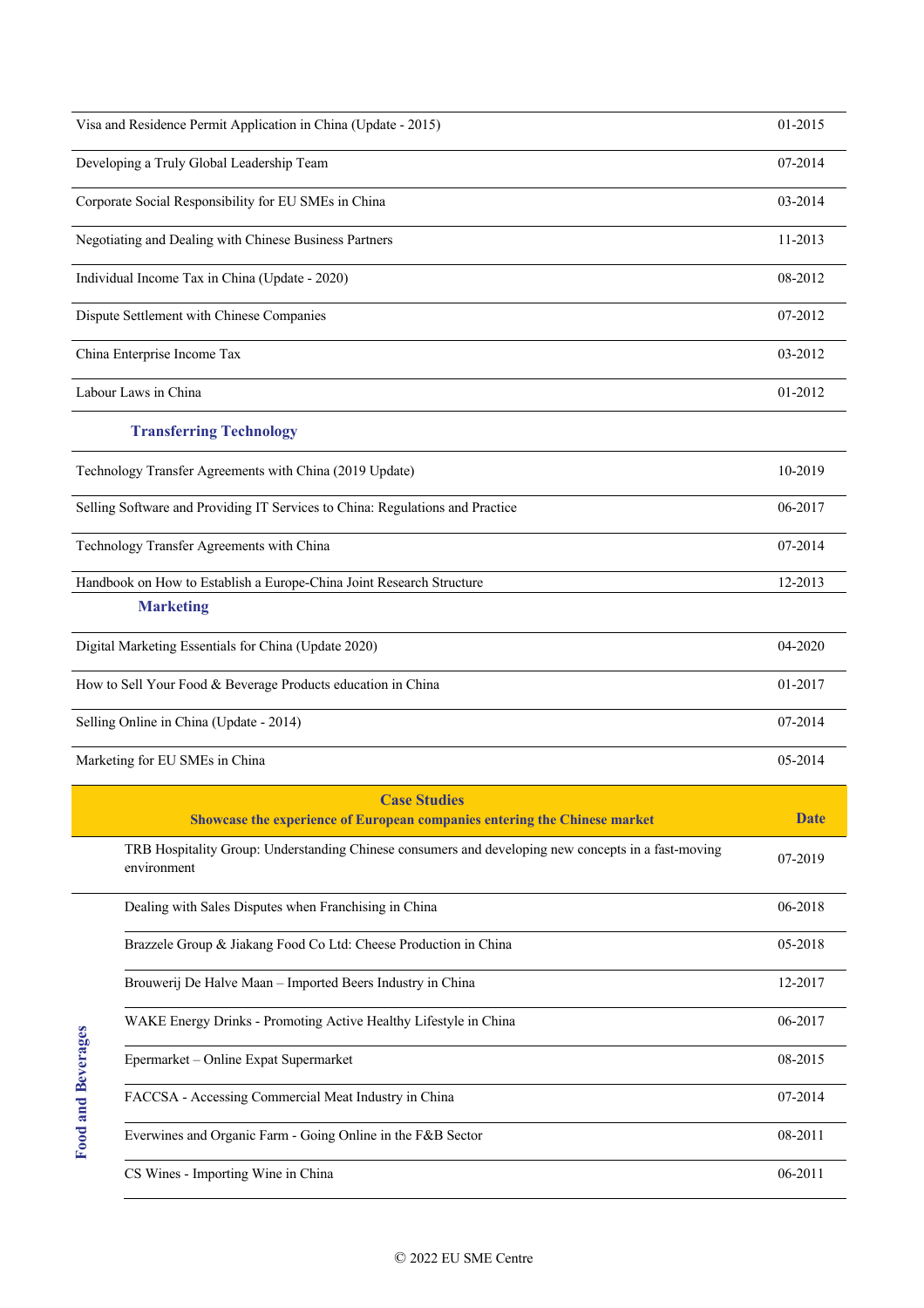|                   | Taste Spain - Setting up Shop in the Food Industry                                 | 05-2011 |
|-------------------|------------------------------------------------------------------------------------|---------|
|                   | Impeto Medical - Exporting French Medical Diagnostic Devices to the Chinese Market | 04-2017 |
|                   | Imedco China - Adapting to the Challenges of a Changing Market                     | 07-2016 |
|                   | Covex - Exporting to the Chinese Pharmaceutical Market                             | 08-2014 |
| <b>Healthcare</b> | Medigreen - Entering the Chinese Market                                            | 08-2012 |
|                   | Bluepharma - Entering the Chinese Pharmaceutical Market                            | 07-2012 |
|                   | Linet - Exporting Medical Beds to China                                            | 08-2011 |
|                   | Marsilli China - Setting up a Joint Venture in the Winding Machinery Sector        | 10-2015 |
|                   | Siveco China: Lessons from 10 Years in the Chinese Maintenance Market              | 07-2014 |
|                   | Bernard Controls China - Entering the Chinese Machinery Market                     | 01-2013 |
|                   | Metra - Exporting to the Chinese Machinery Sector                                  | 01-2013 |
| Machinery         | Adira - Entering the Chinese Machinery Equipment and Components Market             | 01-2013 |
|                   | Mixel - Mixing It up in China                                                      | 07-2012 |
|                   | Stavus Machinery & Electrical Equipment - Exporting Machinery to China             | 08-2011 |
|                   | German Biogas - Design and Construction of Biogas Plants (Update - 2017)           | 03-2017 |
|                   | WK Natural Fiber - Tapping into China's Green Building Component Market            | 07-2014 |
| een Technology    | Terao - Pioneering Green Building in China                                         | 05-2014 |
|                   | Metazet - Design and Project Management of Greenhouse Building Projects            | 04-2014 |
|                   | White Pavilion - Green Energy in Buildings                                         | 04-2012 |
|                   | Environnement SA - Selling Air Quality and Emissions Monitoring Systems in China   | 01-2012 |
|                   | Remitsy: Growing a Fintech Startup in China                                        | 07-2016 |
|                   | Stratesys - Exporting SAP Know-How to China                                        | 10-2015 |
|                   | EGGSIST - Succeeding in the IT Consultancy Sector                                  | 10-2014 |
| <b>ICT</b>        | CANDIS Group - IT Consulting and Outsourcing in China                              | 07-2014 |
|                   | Exprivia - Entering the Chinese ICT Market                                         | 07-2014 |
|                   | Tuca IT - Recruiting Personnel in China                                            | 08-2011 |
|                   | Maison France Voyage: Selling Travelling Services to the Chinese Clientele         | 04-2017 |
| <b>Services</b>   | WalktheChat: Enabling SMEs to Sell Directly to China via WeChat                    | 04-2017 |
|                   | Creative Capital Shanghai - Delivering Creative Services to the Chinese Market     | 10-2015 |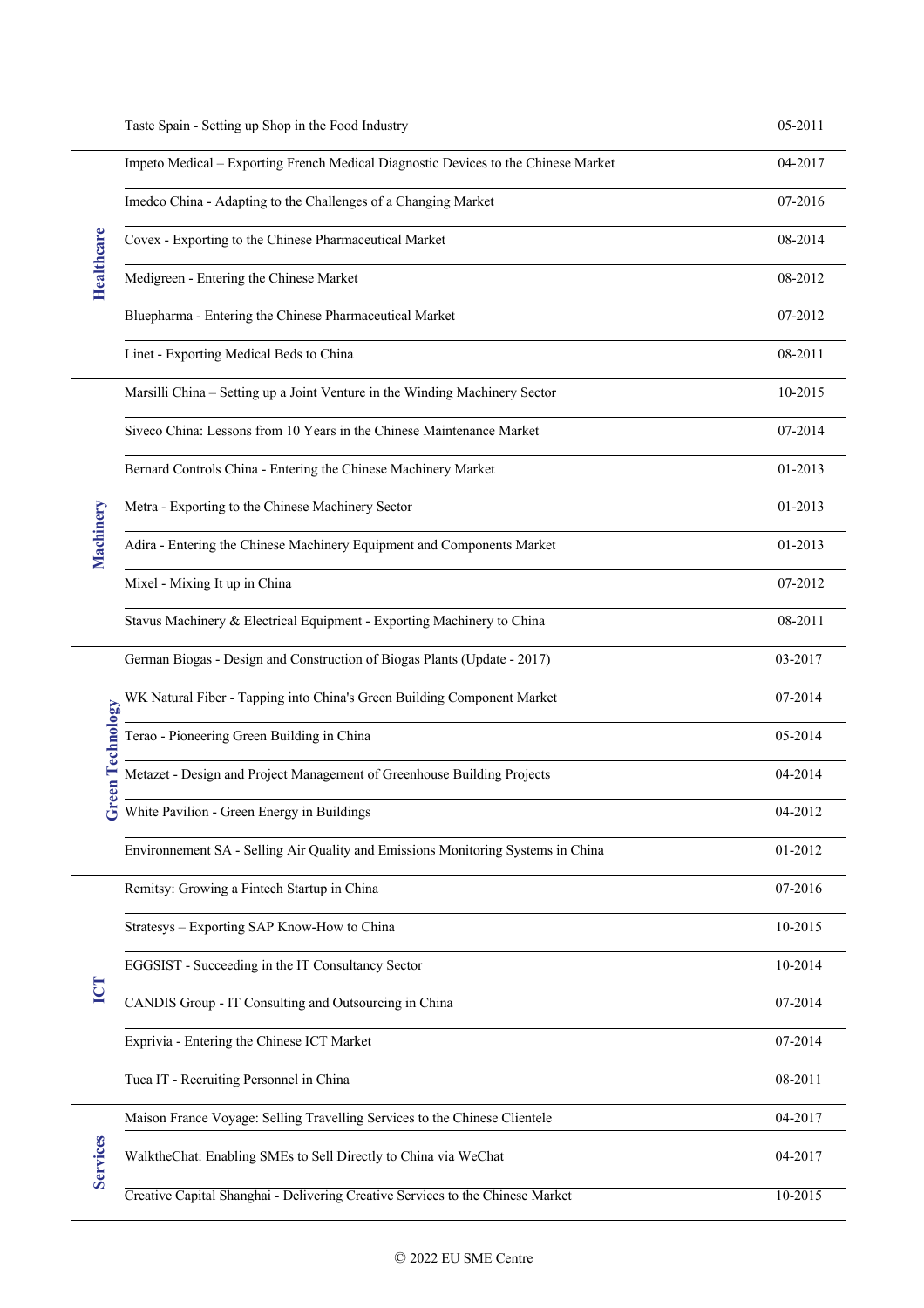| <b>Textiles</b>                | Müller Textil - A leader in Functional Textiles Crossing Over to China            | 09-2011     |
|--------------------------------|-----------------------------------------------------------------------------------|-------------|
|                                | Plastered 8 - Building a Brand in China                                           | 07-2011     |
| Branding, Marketing and others | NI HAO HYGGE - Shopping the Danish lifestyle through a WeChat shop                | 12-2017     |
|                                | Woodn China - Building a Brand in the Chinese Construction Sector                 | 12-2016     |
|                                | Curiosity China: Engage-Retain-Manage your Chinese Consumers                      | 07-2016     |
|                                | Palmer Hargreaves - Fast Track into the Aftersales Auto Market in China           | 08-2015     |
|                                | Proton Products - Setting up and Moving Office in Chengdu                         | 07-2015     |
|                                | Schouten China - Developing a Learning Culture in your China Business             | 06-2015     |
|                                | INDES - Manufacturing of Industrial and Consumer Products in China                | 07-2014     |
|                                | Marketing for EU SMEs in China   Case Studies                                     | 05-2014     |
|                                | Realys Group - Designing and Managing Building Projects in China                  | 03-2012     |
|                                | <b>Webinar Recordings (YouTube)</b>                                               |             |
|                                | Experts sharing their knowledge in a comprehensive online training                | <b>Date</b> |
|                                | The EU SME Centre   EU Industry Days 2021                                         | 02-2021     |
|                                | Working with the EU SME Centre                                                    | 10-2013     |
|                                | Public Incentives for Tech SMEs: Examples from Zhejiang and Hangzhou              | 11-2021     |
|                                | Opportunities in the Hainan Free Trade Port                                       | 05-2021     |
|                                | Tapping New F&B Growth Opportunities in Chongqing (Part 1)                        | 01-2021     |
|                                | Tapping New F&B Growth Opportunities in Chongqing (Part 2)                        | 01-2021     |
|                                | Retailing in a Trading & Manufacturing Hub: Market Trends in Guangzhou & Shenzhen | 07-2017     |
|                                | Why Invest in Chongqing: The Experience of an Italian SME in China                | 05-2017     |
| By Region                      | Pearl River Delta: Doing Business in South China                                  | 01-2017     |
|                                | Regional Cities in China: Opportunities for EU SMEs in Fuzhou                     | 05-2014     |
|                                | Regional Cities in China: Opportunities for EU SMEs in Tianjin                    | 03-2014     |
|                                | Regional Cities in China - Opportunities for EU SMEs in Chengdu                   | 04-2014     |
|                                | Regional Cities in China - Opportunities for EU SMEs in Changsha                  | 03-2014     |
|                                | Regional Cities in China - Opportunities for EU SMEs in Shanghai                  | 03-2014     |
|                                | Mental Fitness for Executives, Leaders and Managers in China                      | 05-2022     |
|                                | How to Export Chemical Substances to China                                        | 04-2022     |

 $\overline{a}$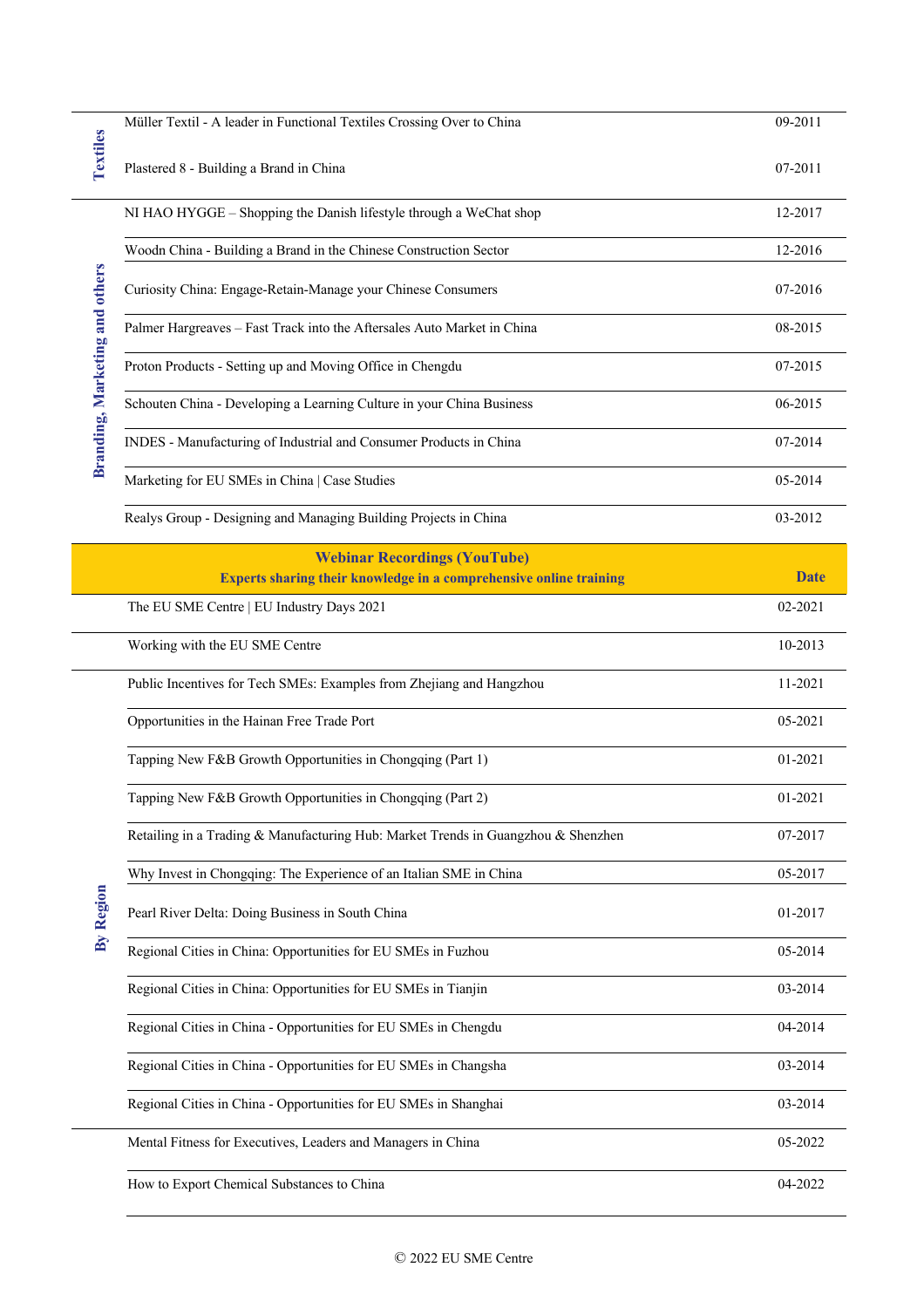| Opportunities for the European Cities and Regions from China's Green Transition                                                                                   | 04-2022 |
|-------------------------------------------------------------------------------------------------------------------------------------------------------------------|---------|
| How to sell software to China                                                                                                                                     | 04-2022 |
| Capacity Building Webinar Series   Session 5: Digital Marketing Essentials for China                                                                              | 03-2022 |
| Capacity Building Webinar Series   Session 4: China Logistics and distribution channels                                                                           | 03-2022 |
| Capacity Building Webinar Series   Session 3: Ways to Enter the Chinese Market                                                                                    | 03-2022 |
| Capacity Building Webinar Series   Session 2: Effective Cross-Cultural Communications and Negotiation<br>Skill                                                    | 02-2022 |
| Capacity Building Webinar Series   Session 1: Tips to direct and protect your SME before entering China                                                           | 02-2022 |
| The Automotive and New Energy Vehicle Market in China                                                                                                             | 01-2022 |
| Export and Marketing Requirements for Fashion and Apparel Emerging Brands                                                                                         | 01-2022 |
| PIPL Practical Guide in Retail and China Marketing Trends in 2022                                                                                                 | 01-2022 |
| China Food and Drink Forum                                                                                                                                        | 01-2022 |
| Get Ready For The Show - How to prepare for upcoming trade fairs in China                                                                                         | 01-2022 |
| China's Green Manufacturing Industry                                                                                                                              | 01-2022 |
| European Petfood Virtual Roadshow                                                                                                                                 | 01-2022 |
| Omni-Channel Marketing Automation in China                                                                                                                        | 12-2021 |
| The Market for Pet Food, Supplies, and Services in China                                                                                                          | 12-2021 |
| The Healthcare Market in China                                                                                                                                    | 12-2021 |
| Tech Transfer For European Smes In China-A Crash Course                                                                                                           | 12-2021 |
| How to Manage Your Business with China Remotely                                                                                                                   | 12-2021 |
| China's Industrial Robots Sector - Opportunities and Challenges for European SMEs                                                                                 | 12-2021 |
| New Work Practices Emerging in China: What Has Changed?                                                                                                           | 11-2021 |
| Government Engagement & Strategic Communications for European SMEs in China                                                                                       | 11-2021 |
| Changes in IIT and social security regulation: implications for SMEs in China                                                                                     | 11-2021 |
| The Organic & Natural Cosmetics Sector in China                                                                                                                   | 11-2021 |
| Understanding China Training Programme                                                                                                                            | 10-2021 |
| Best practices of European SME's exporting to China during and after Covid-19: Lessons from business<br>who navigated through the crisis imposed by this pandemic | 10-2021 |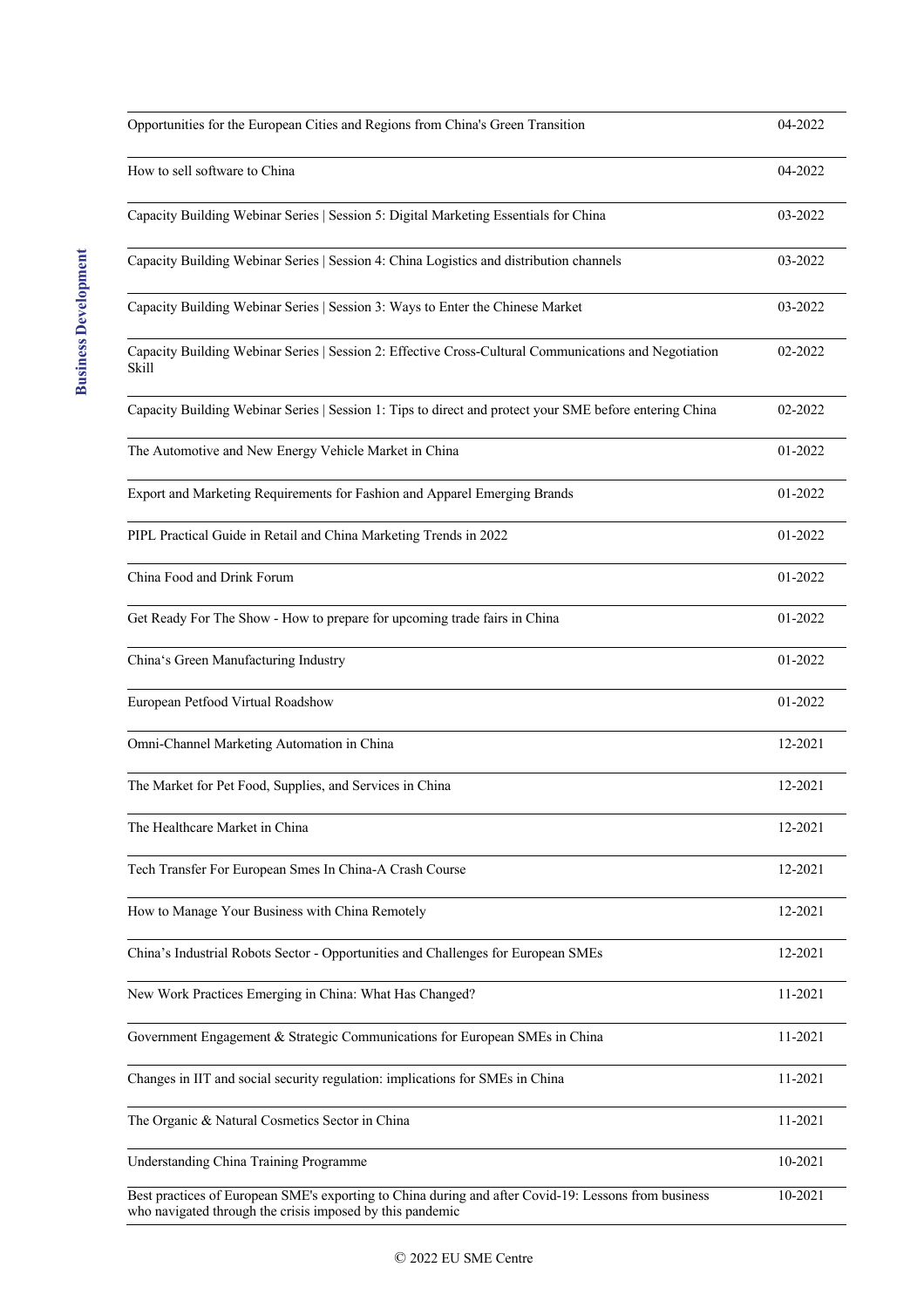| The Organic Food & Beverage Sector in China                                                     | 09-2021 |
|-------------------------------------------------------------------------------------------------|---------|
| Europe-China Gaming & E-Sports Industry Connect                                                 | 09-2021 |
| Startup Funding & Entry into The Chinese Market                                                 | 09-2021 |
| Green Transition & Business Environment for European SMEs in West China                         | 09-2021 |
| Overview of China's Biopharma Sector: Market Access & IP Rights                                 | 09-2021 |
| In China Focus: E-Commerce & Intellectual Property                                              | 09-2021 |
| EU - China Publishing Business Collaboration                                                    | 09-2021 |
| Drafting Sales Contracts When Exporting To China                                                | 08-2021 |
| 2021 EU-China Gaming & E-sports Industry Connect                                                | 07-2021 |
| Participation to trade fairs in China                                                           | 07-2021 |
| How to Manage Risks in Your China JV                                                            | 07-2021 |
| How to prepare for a sustainable and successful re-start of Chinese outbound tourism            | 07-2021 |
| The Heritage Building Salon - Renewal of Historic Districts and Its Risk Management             | 07-2021 |
| The E-commerce Ecosystem in China                                                               | 07-2021 |
| Selling Through Livestreaming in China                                                          | 06-2021 |
| Uncovering China's Dairy Sector                                                                 | 06-2021 |
| Circular Economy & the Water Sector                                                             | 06-2021 |
| Digitalisation of the Water Sector                                                              | 06-2021 |
| Cosmetics Sector in China                                                                       | 06-2021 |
| Cross-border E-commerce & The Roles of Free Trade Zones: Opportunities for SMEs                 | 05-2021 |
| Interviewing European Companies at Interclean China 2021: Sharing insights & Best Practices     | 05-2021 |
| The Opportunities & Challenges of Doing Business in the Chinese Cleaning Market                 | 05-2021 |
| Maneuvering Chinese Social Media - Differences & Best Practises                                 | 05-2021 |
| Business and Investment Opportunities in China                                                  | 05-2021 |
| Building Construction Design in China: Opportunity and Roles for Foreign SMEs and Professionals | 05-2021 |
| The Chinese Wine Market: What SMEs shouldn't ignore!                                            | 04-2021 |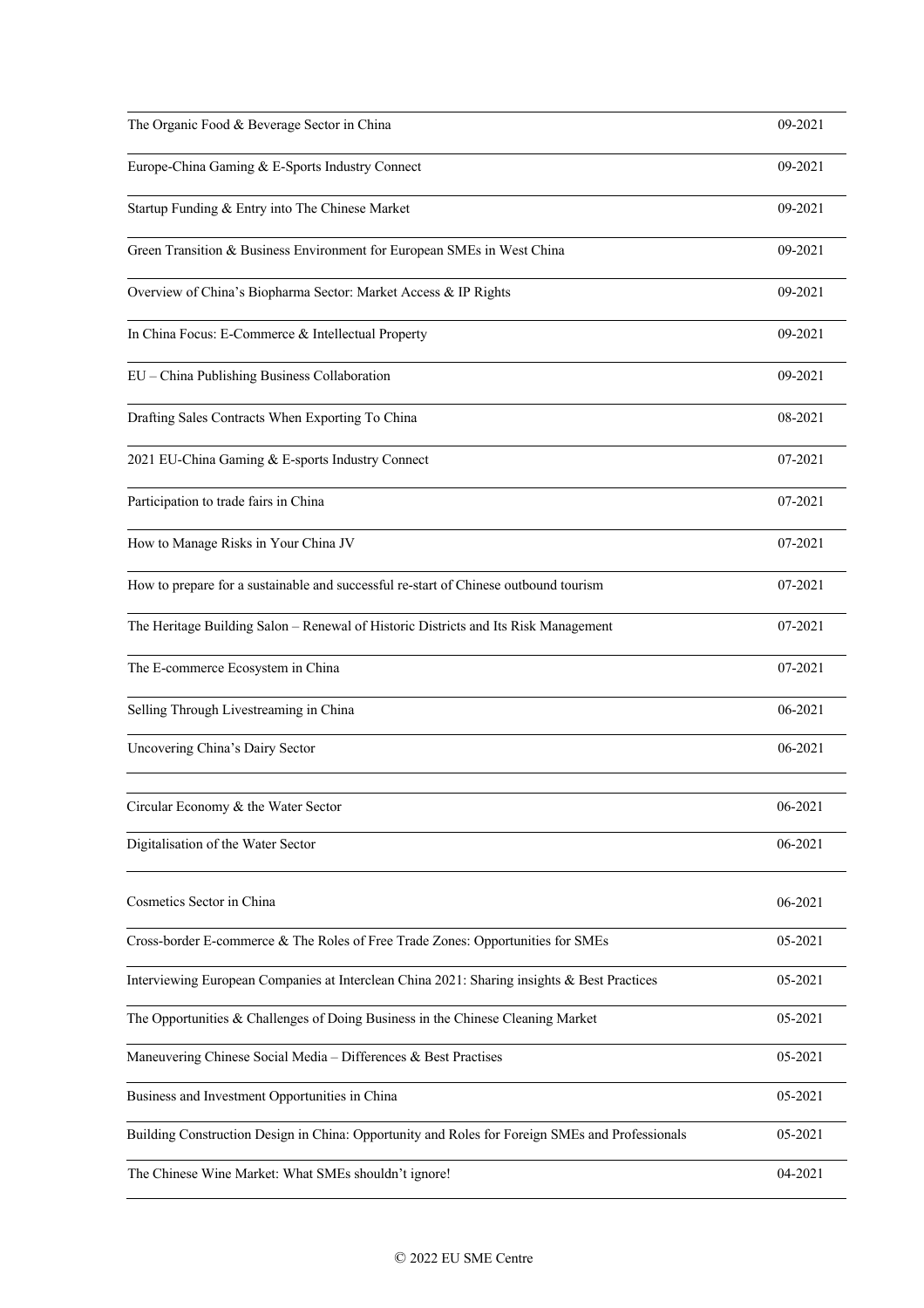| How Well Prepared Are You To Sell In China? (3-parts)                                                  | 04-2021 |
|--------------------------------------------------------------------------------------------------------|---------|
| China's Healthcare and Medical Devices Market                                                          | 04-2021 |
| Tapping into the Cleaning Market in China: Opportunities and Challenges                                | 04-2021 |
| Urban Water Management webinar series (4 webinars)                                                     | 03-2021 |
| Blockchain Technologies in China: Opportunities for European SMEs (2-parts)                            | 03-2021 |
| Tapping Into the Health Food Segment in China                                                          | 02-2021 |
| Breaking Into the Chinee Green Construction Sector (2-parts)                                           | 02-2021 |
| China's Food&Drink Market 2021 (2 parts)                                                               | 02-2021 |
| Intercultural Communication between China and Europe (3-part series)                                   | 02-2021 |
| Cross-border E-Commerce   Entering the Chinese Market Through the Power Of Social Networks in China    | 12-2020 |
| Green and Circular Economy in China   Business & IPR perspective (8-part series)                       | 12-2020 |
| Emerging Consumer Trends from 2020 in China   Single's Day and Cross-border Supply Chain in China 2021 | 12-2020 |
| Access to Chinese Market via Cross-border E-Ecommerce (CBEC)                                           | 04-2020 |
| Crisis management during COVID-19 and impact on European SMEs                                          | 03-2020 |
| Setting Up a Business in China                                                                         | 07-2019 |
| Social Media Strategies for China                                                                      | 07-2019 |
| WeChat MiniPrograms: You Do not Need an App for China or Do You?                                       | 02-2019 |
| Women in Entrepreneurship in China                                                                     | 11-2018 |
| Imported Food & Beverage Distribution in China                                                         | 10-2018 |
| Doing Business in China's Special Economic Zones                                                       | 07-2018 |
| Choosing and Using Agents Smartly when Setting up and Operating an FIE in China                        | 07-2018 |
| Artificial Intelligence in China 2030                                                                  | 06-2018 |
| The Beer Market in China                                                                               | 06-2018 |
| Imported Fruits Market in China                                                                        | 03-2018 |
| Six Steps for Not Getting Lost in Translations                                                         | 02-2018 |
| The Imported Wine Market in China                                                                      | 02-2018 |
| Payment for Non-Resident Enterprises: Obligation, Compliance, Issues and Forex Practice in China       | 02-2018 |
| The Cosmetic Market in China                                                                           | 12-2017 |
| Healthcare Market and Medical Device Market in China                                                   | 09-2017 |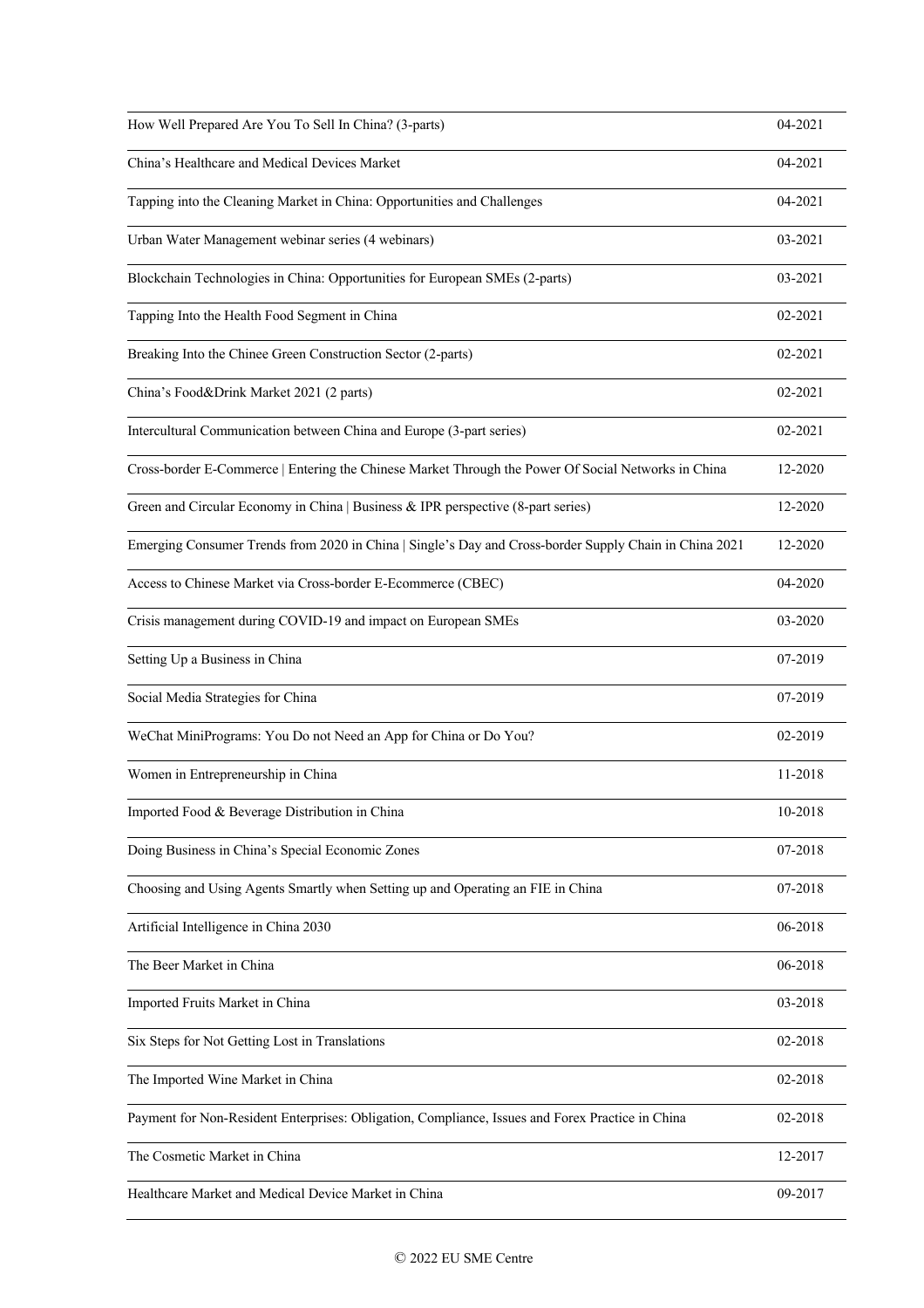| Entry into China Waste-to-Energy Market                                                                  | 07-2017 |
|----------------------------------------------------------------------------------------------------------|---------|
| Understanding the Wine Market in China                                                                   | 07-2017 |
| How to Build a Mutually Beneficial Relation with the Chinese Aviation Industry                           | 06-2017 |
| Ten Steps to Access China's Fast-moving Consumer Goods (FMCG) Market                                     | 05-2017 |
| Developing a WeChat Strategy for Your Business in China                                                  | 03-2017 |
| Tapping into China's Green Tech Market: Business Opportunities and Challenges for SMEs                   | 02-2017 |
| Introducing Blockchain Technology and Its Application in Business                                        | 07-2016 |
| Understanding Chinese Business Culture: Making the Right Step Early on in the Market                     | 07-2016 |
| How to Market Your Small Business in China on a Shoestring                                               | 06-2016 |
| China's Evolving Energy and Environment Sector: Policy, Market Opportunities and Business Strategies     | 06-2016 |
| The Alcoholic Drinks Market in China: Features, Highlights and Business Opportunities                    | 05-2016 |
| General Aviation Sector in China: Status, Challenges, Outlook and Useful Contacts                        | 03-2016 |
| Using Free Trade Zones to Sell Online in China                                                           | 01-2016 |
| Energy & the Environment in China: Development, Trends & Opportunities for SMEs                          | 12-2015 |
| How to Adapt your Communication Strategy to the Chinese Market                                           | 10-2015 |
| How to Approach the Chinese Tourism Market and Seize the Opportunities                                   | 10-2015 |
| How to Prepare for Food & Beverage Trade Fairs in China                                                  | 09-2015 |
| Access to Equity Financing for EU SMEs Based in China: Different Options from Seed Financing to Listing  | 07-2015 |
| How to Develop Effective Digital Marketing Strategies in China                                           | 07-2015 |
| How to Export Meat Products to China                                                                     | 06-2015 |
| China's ICT Sector: Market Opportunities and Challenges                                                  | 05-2015 |
| Entering China's Food and Beverage Market for EU SMEs                                                    | 05-2015 |
| How to Access Chinese Investment                                                                         | 04-2015 |
| How to Improve Cyber Security for Your Business in China: Practical Advice for European SMEs (Session 1) | 03-2015 |
| How To Minimize Risks When Concluding Contracts in China                                                 | 02-2015 |
| How to Access the Opportunities from Chinese Outward Investment: Impact on EU SMEs                       | 09-2014 |
| Cultural and Creative Industries in China                                                                | 07-2014 |
| How to Successfully Transfer Your Technology: Impact on SMEs with a Focus on China                       | 05-2014 |
| Smart Metering and the Smart Grid in China - Opportunities for EU SMEs                                   | 05-2014 |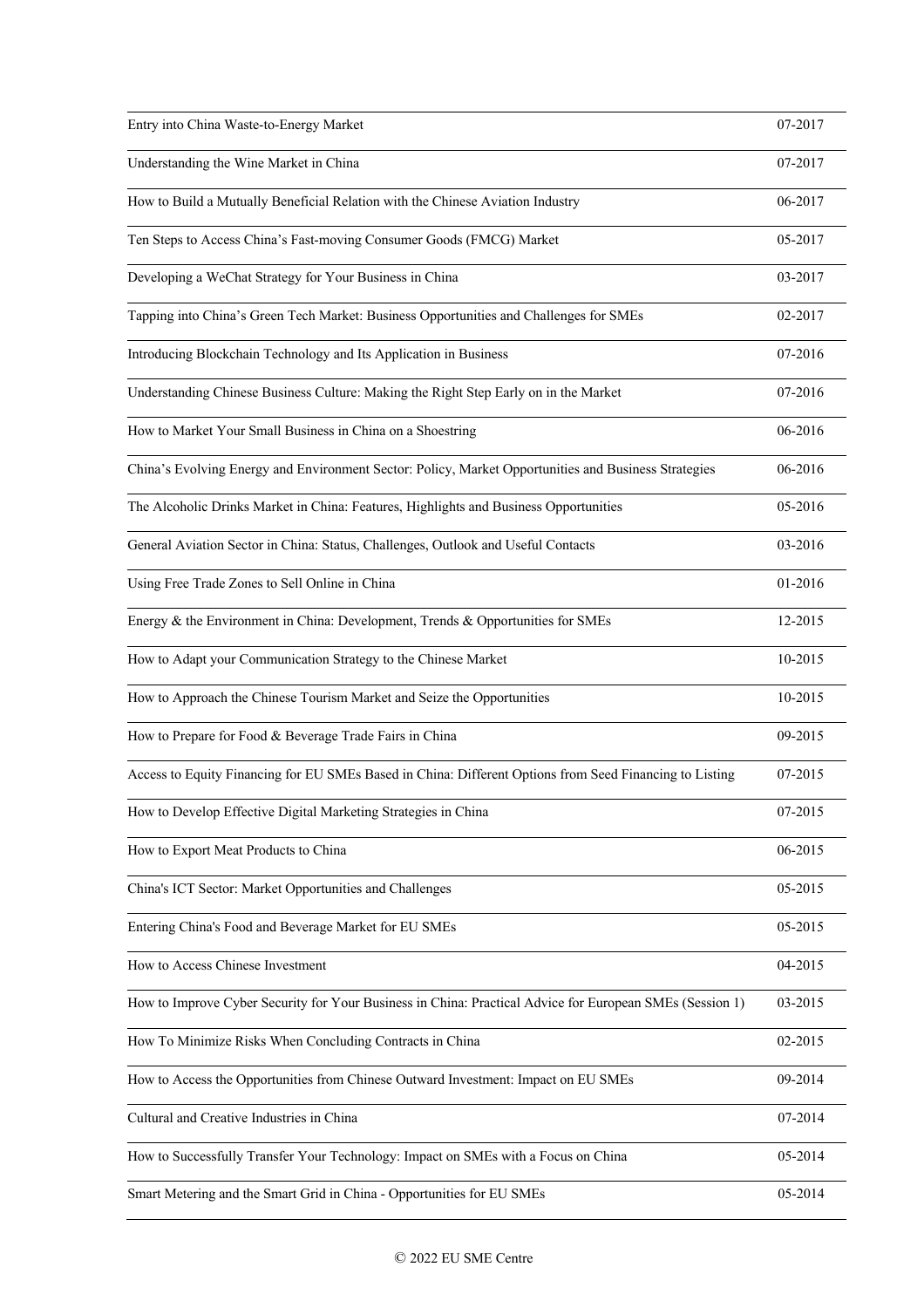| The Biomass Energy Market in China                                                                  | 05-2014 |
|-----------------------------------------------------------------------------------------------------|---------|
| The Energy Efficiency Market for EU SMEs in China                                                   | 05-2014 |
| Dairy Exports to China - The Market, Regulations and Opportunities for EU SMEs                      | 04-2014 |
| Opportunities for EU SMEs in China's Healthcare Sector                                              | 04-2014 |
| The Green Building Component Sector in China                                                        | 04-2014 |
| Using Free Trade Zones When Importing to China                                                      | 03-2014 |
| Cultural and Creative Industries Part II - Computer Gaming and Software Development                 | 12-2013 |
| Payment Options and Challenges when Exporting your Goods or Services to China                       | 12-2013 |
| European SME Week Webinar Series Part 1: Selling Online in China                                    | 11-2013 |
| European SME Week Webinar Series Part 2: Avoiding common scams when doing business in China         | 11-2013 |
| European SME Week Webinar Series Part 3: Marketing your Products in China                           | 11-2013 |
| How to Export Meat Products to China?                                                               | 11-2013 |
| China's Construction Sector: Business Opportunities and Challenges                                  | 10-2013 |
| How to Finance your Business in China?                                                              | 10-2013 |
| How to Successfully Import Cosmetics onto the Chinese Market?                                       | 08-2013 |
| How Can Opportunities Outweigh Challenges in China's Water Sector?                                  | 07-2013 |
| How to Handle Business Negotiations and Establish a Stable Relationship with your Chinese Partners? | 07-2013 |
| Ensure Sustained Benefits in the Cultural and Creative Industry in China                            | 06-2013 |
| How to Be Successful in China's Machinery Industry?                                                 | 05-2013 |
| How to Navigate China's Food and Beverage Distribution Channels?                                    | 05-2013 |
| Opportunities for European SMEs in the Green building sector in China                               | 05-2013 |
| How to Develop a Robust Online Selling Strategy in China?                                           | 04-2013 |
| How to Find the Right Chinese Partner?   Preliminary Due Diligence on Business Partners (Update)    | 04-2013 |
| How to Shake to Right Marketing Mix in China?                                                       | 04-2013 |
| The Ever-Increasing Demand for High Quality Foods in the PRC   Exporting Food and Beverage Products | 03-2013 |
| How to Tap into China's Thirst for Green Building? Opportunities for European SMEs                  | 03-2013 |
| How to Access the Chinas Food and Beverage Market?                                                  | 02-2013 |
| How to Develop a Robust Digital Marketing Strategy in China?                                        | 02-2013 |
| How to Be Successful in China's Machinery Industry?                                                 | 01-2013 |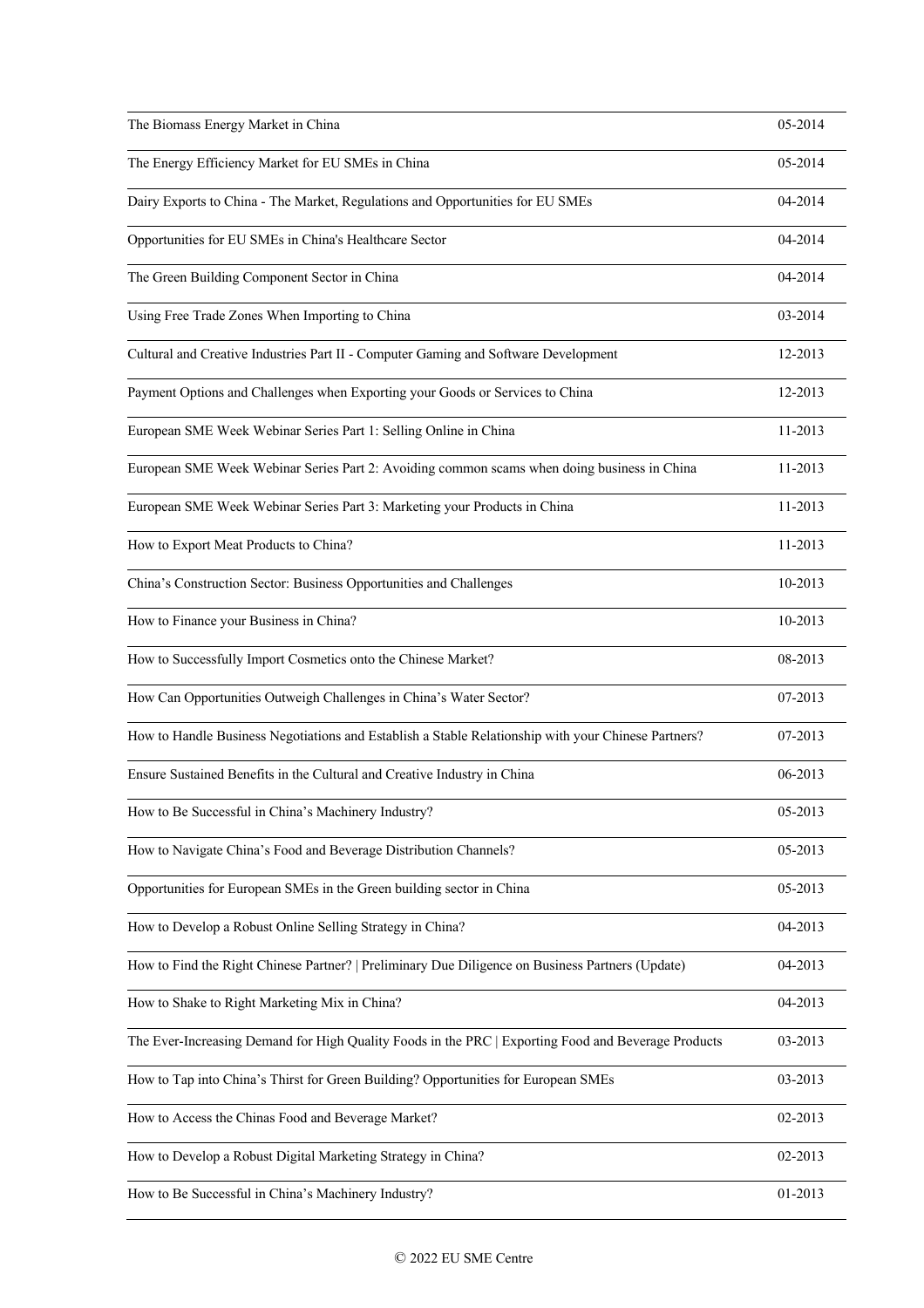|           | How to Manage Contract Terms and Reduce Risk in China?                                  | 01-2013 |
|-----------|-----------------------------------------------------------------------------------------|---------|
|           | How to Capitalise on Online Selling in China?                                           | 12-2012 |
|           | How to Manage Contract Terms and Reduce Risk in China?                                  | 12-2012 |
|           | How to Control your Supply Chain in China?                                              | 11-2012 |
|           | Find the Right Chinese Partner   Preliminary Due Diligence on Business Partners         | 07-2012 |
|           | Product Safety and Conformity Assessment for Consumer Goods in China                    | 05-2022 |
|           | Insights to Private Label Food Products Market in China                                 | 04-2022 |
|           | Update on New Regulations and Animal Testing Exemption for Cosmetics                    | 04-2022 |
|           | Update on Customs and Logistics Requirements for Imported F&B Products                  | 03-2022 |
|           | Money Transfers in China: The Revolution of Cross-border Payment Solutions              | 02-2022 |
|           | Communicating the value of European GI products to Chinese consumers                    | 01-2022 |
|           | Mandatory GACC registration for all F&B exporters from 1 Jan, 2022                      | 12-2021 |
|           | China-EU Eco Design Standardization - similarities & differences                        | 05-2021 |
|           | Chinese Standards and Compliance for European Exports to China (Part 1)                 | 02-2021 |
|           | Chinese Standards and Compliance for European Exports to China (Part 2)                 | 02-2021 |
|           | The CCC Mark and its progress in 2019                                                   | 12-2019 |
|           | Product Safety - China's Safety Compliance                                              | 07-2017 |
|           | Accounting Issues and Particularities in China                                          | 06-2017 |
|           | Barriers to Entry the Chinese E-commerce Market                                         | 04-2017 |
|           | How to Import Software and Provide IT Services to China                                 | 10-2016 |
|           | Improve Packaging to Protect Your Beverage Products from Counterfeits in China          | 06-2016 |
|           | Exporting Dairy Products to China: Food Safety Law and Cross-border E-commerce Policies | 03-2016 |
| onformity | Exporting Organic Food to China: Food Safety Law and Cross-border E-commerce Policies   | 03-2016 |
|           | How to Ensure Quality Control of Your Products and External Service Providers in China  | 01-2016 |
|           | What SMEs should Know about Product Safety for Consumer Products in China               | 09-2015 |
|           | How to Access the Chinese Medical Devices Market                                        | 05-2015 |
|           | How to Apply for the CCC Mark in China                                                  | 05-2015 |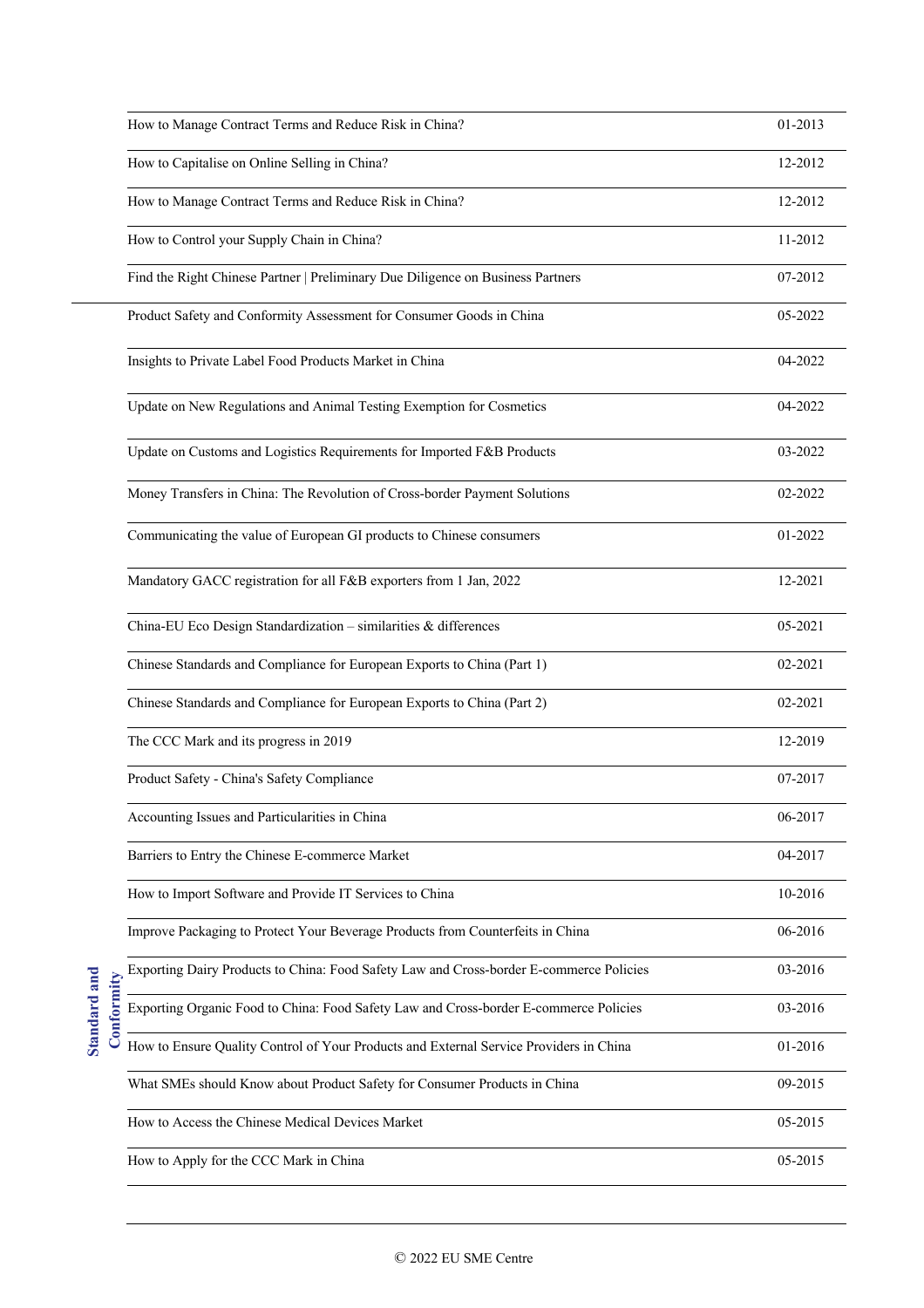| How to Apply Lean Principles to Your Business in China: Practical Advice for European SMEs<br>(Session 2)                          | 04-2015 |
|------------------------------------------------------------------------------------------------------------------------------------|---------|
| Overview & Updates for Business Visa application in China                                                                          | 04-2015 |
| How to Apply Lean Principles to Your China Business: Practical Advice for European SMEs (Session<br>1)                             | 03-2015 |
| Coaching for High Impact Leadership in China                                                                                       | 06-2014 |
| Developing a Truly Global Leadership Team: Similarities and Differences of Chinese and European<br>Leaders                         | 06-2014 |
| How to structure a Performance Management System - Best Practices for SMEs who want to<br>proactively retain their talent in China | 06-2014 |
| Product Safety for Consumer Products in China - An Introduction for EU SMEs                                                        | 04-2014 |
| F&B Customs Procedures and Labelling - A Step-By-Step Guide                                                                        | 02-2014 |
| European SME Week Webinar Series Part 5: Applying for the CCC Mark in China                                                        | 11-2013 |
| Recruiting and Employing Foreigners in China   How to cope with HR challenges in China                                             | 06-2013 |
| How to Set Clear Rules for your Employees in China?                                                                                | 05-2013 |
| How to Manage China's Most Important Resource? Tapping into the Full Potential of China's Generation Y                             | 04-2013 |
| How to Manage China's Quintessential Resource - Its People? Overcoming the Legal Challenges                                        | 03-2013 |
| How to Get my Goods through Chinese Customs?                                                                                       | 02-2013 |
| How to Get my Goods through Chinese Customs?                                                                                       | 09-2012 |
| Indirect Sales & Business Partners in China                                                                                        | 06-2021 |
| Knowing Your Chinese Partners                                                                                                      | 05-2021 |
| Financing for SMEs: Tools and Best Practice                                                                                        | 04-2021 |
| Data & Cybersecurity Compliance in China                                                                                           | 04-2021 |
| What does it take to set up $\&$ operate a foreign company in China?                                                               | 03-2021 |
| Labour Contract and Termination                                                                                                    | 07-2019 |
| China Recent Tax Reforms and Implications on EU SMEs                                                                               | 07-2019 |
| Commercial (FIE) Litigation Practice in China                                                                                      | 06-2019 |
| The New Foreign Investment Law (2019)                                                                                              | 05-2019 |
| The ABC to Handling Late Payments as a Foreign Business in China                                                                   | 01-2019 |
| Spotlights on China's Individual Income Tax Reform                                                                                 | 11-2018 |
| Debt Collection in China                                                                                                           | 07-2018 |
| IP and Technology Transfer in China                                                                                                | 07-2018 |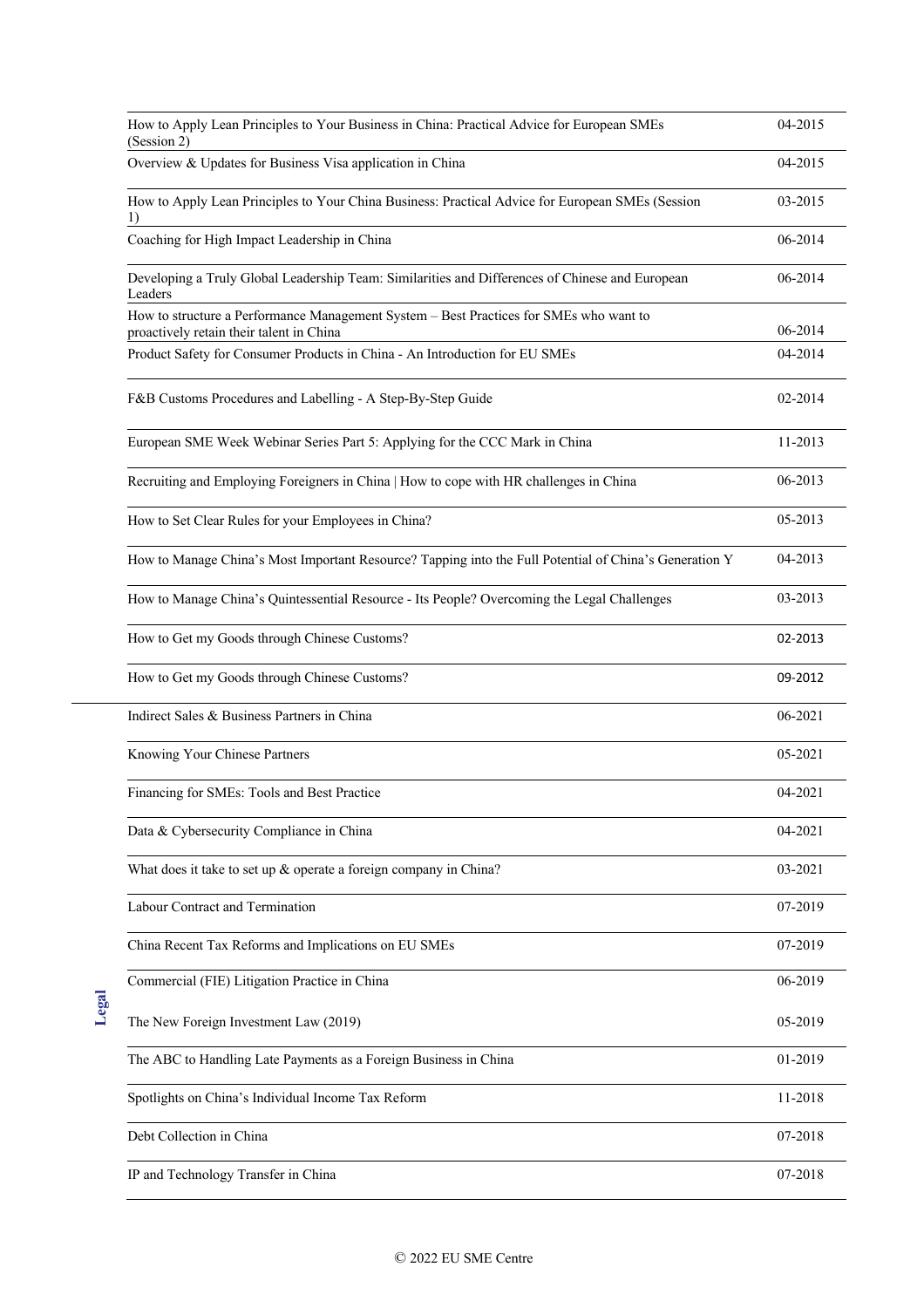| How to Find the Right Business Partners in China                                                                     | 10-2017 |
|----------------------------------------------------------------------------------------------------------------------|---------|
| Business Exit: What Do You Need to Know When Closing Down a Company in China                                         | 07-2017 |
| How to Resolve Business Disputes in China: Introducing Chinese Arbitration and Litigation Systems                    | 06-2017 |
| China's Taxation on Non-resident Enterprises                                                                         | 05-2017 |
| How to Avoid Common Mistakes when Entering into Sales Contracts in China                                             | 06-2016 |
| How to Prevent Common Labour Disputes in China   Practical Advices for EU SMEs                                       | 12-2015 |
| Is Your Chinese Business Partner Legitimate                                                                          | 08-2015 |
| How to Comply with Company Reporting Rules in China                                                                  | 08-2015 |
| China's Foreign Investment Regulation Reform: Key Updates and Analysis                                               | 06-2015 |
| How to Manage Contract Terms and Reduce Risk in China                                                                | 01-2015 |
| How to Operate Lawfully in China: A Legal Update for EU SMEs                                                         | 11-2014 |
| How to Avoid Business Risk in China: A Guide to Due Diligence for EU SMEs                                            | 10-2014 |
| Turnover Taxes for EU SMEs in China                                                                                  | 04-2014 |
| Using Third Jurisdictions like Hong Kong when Investing in or Exporting to Mainland China                            | 03-2014 |
| Corporate Social Responsibility for EU SMEs in China                                                                 | 01-2014 |
| Enterprise Income Tax for EU SMEs in China                                                                           | 01-2014 |
| European SME Week Webinar Series Part 2: Avoiding Common Scams when Doing Business in China                          | 11-2013 |
| European SME Week Webinar Series Part 4: Find a Reliable Distributor or Agent in China                               | 11-2013 |
| How to Wisely Pull your Business out of China?                                                                       | 09-2013 |
| How to Find the Right Business Partners and Protect your Company's Assets in Business Dealings with China?           | 08-2013 |
| Conduct Successful Due Diligence for Joint Ventures and Mergers & Acquisitions in China                              | 06-2013 |
| How can Foreigners Establish an Office in China? Wholly Foreign-Owned Enterprises and Representative Offices 03-2013 |         |
| Global Europe webinar Romania: EU-funded projects that help companies look beyond the EU and go<br>international     | 03-2022 |
| Overview of the Revised Patent Law and Copyright Law                                                                 | 06-2021 |
| How to engage the government as an SME (2 parts)                                                                     | 03-2021 |
| Beyond the Capitals: Challenges and Opportunities Outside Tier One Cities                                            | 02-2021 |
| Update on China's Trade Policy                                                                                       | 06-2018 |
| China's Two Sessions: Knowing which Way the Wind Blows                                                               | 05-2018 |
| China's E-mobility Drive Implications for European Automotive Suppliers                                              | 11-2017 |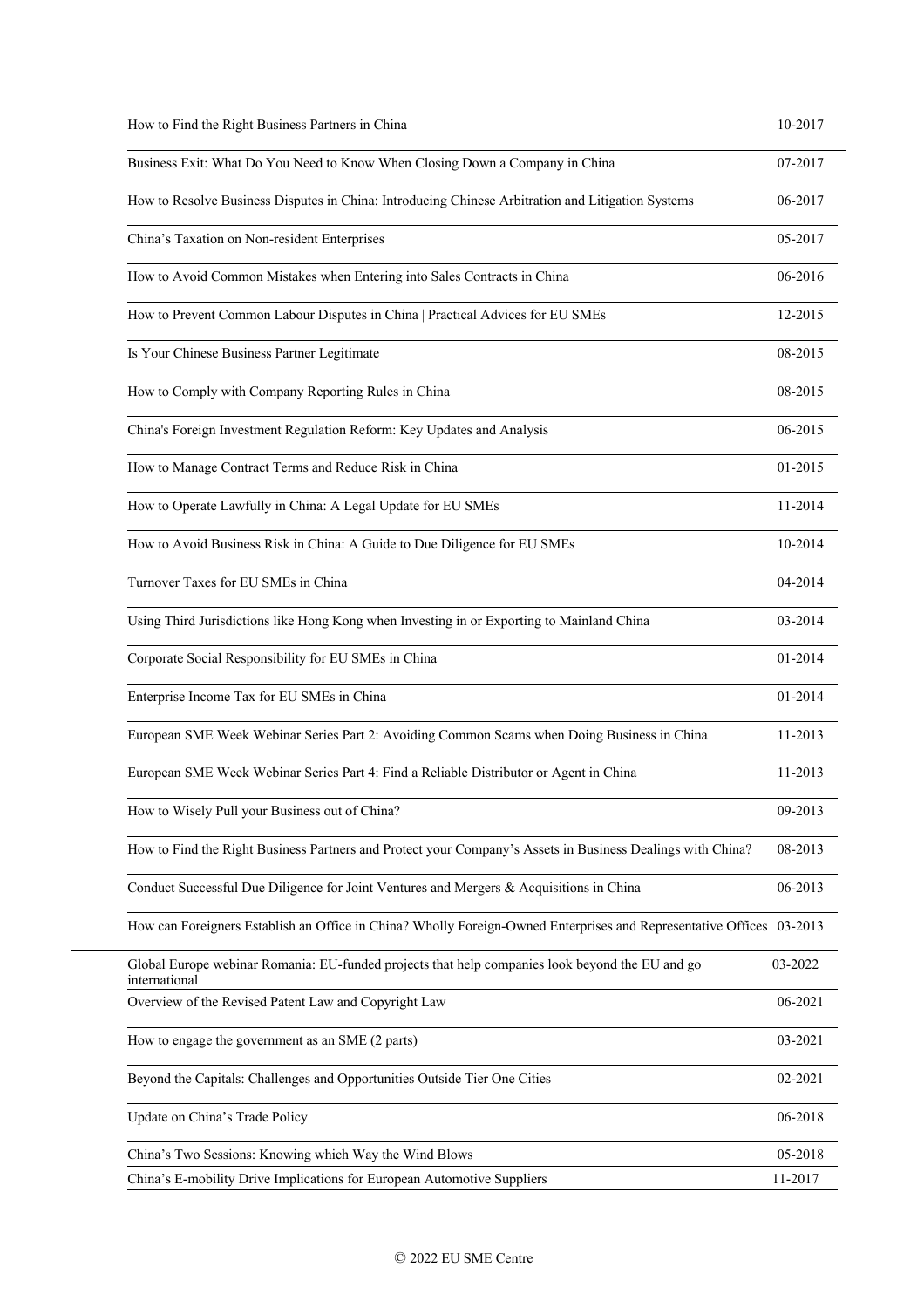| Key Findings of 2017 European Business in China Confidence Survey             | 06-2017     |
|-------------------------------------------------------------------------------|-------------|
| China Outlook: 13th Five-Year-Plan                                            | $05 - 2016$ |
| China Telecoms Catalogue 2015: Key Changes and Impacts on European Businesses | $04 - 2016$ |
| China's Healthcare Reform: Features, Highlights and Business Opportunities    | $04 - 2016$ |
| Smart Cities in China: The Transition from Quantity to Quality                | 02-2016     |
| China's 'Water Ten' Plan: Introduction, Analysis and Market Insights          | 11-2015     |